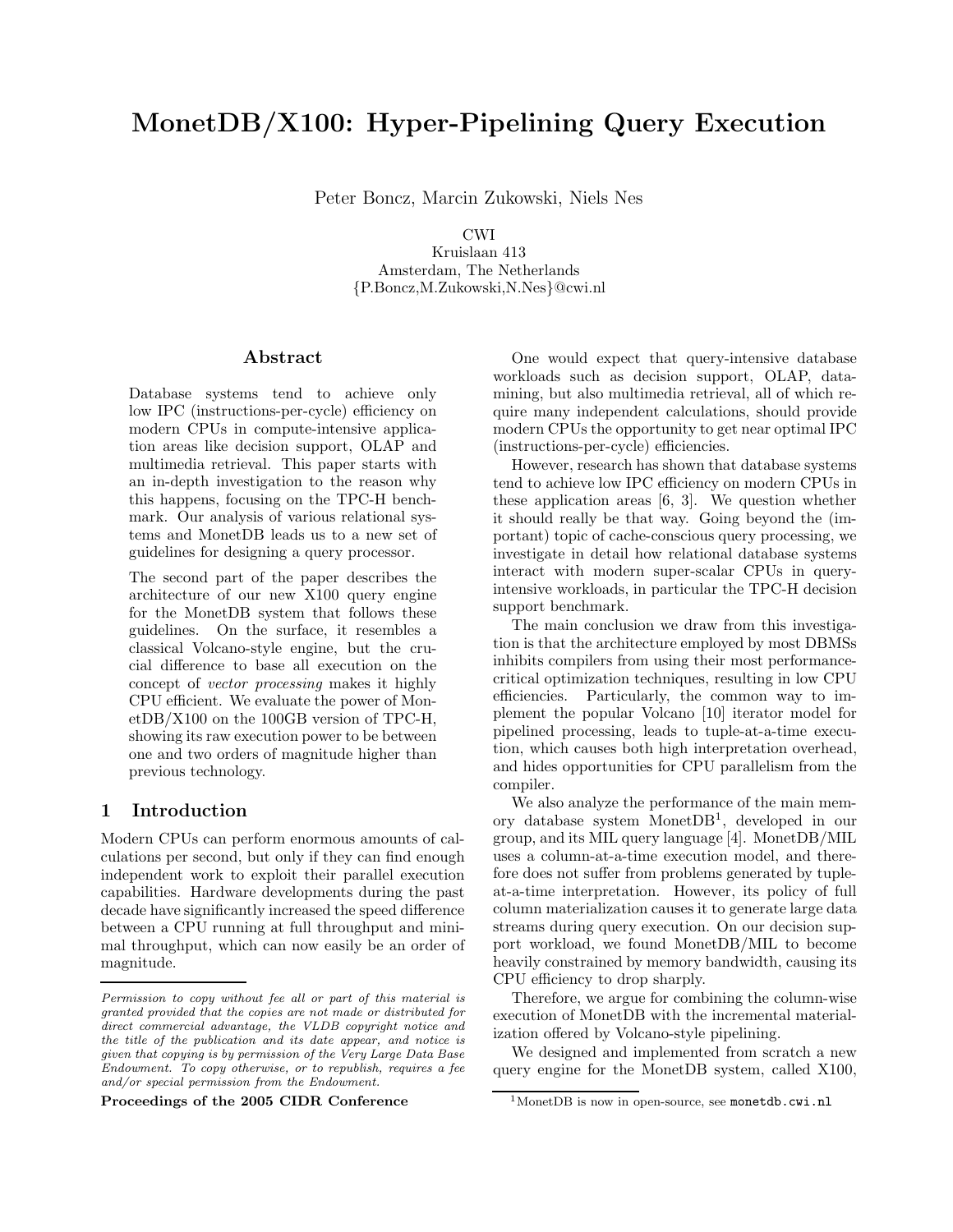that employs a vectorized query processing model. Apart from achieving high CPU efficiency, MonetDB/X100 is intended to scale up towards non mainmemory (disk-based) datasets. The second part of this paper is dedicated to describing the architecture of MonetDB/X100 and evaluating its performance on the full TPC-H benchmark of size 100GB.

## 1.1 Outline

This paper is organized as follows. Section 2 provides an introduction to modern super-scalar (or hyperpipelined) CPUs, covering the issues most relevant for query evaluation performance. In Section 3, we study TPC-H Query 1 as a micro-benchmark of CPU efficiency, first for standard relational database systems, then in MonetDB, and finally we descend into a standalone hand-coded implementation of this query to get a baseline of maximum achievable raw performance.

Section 4 describes the architecture of our new X100 query processor for MonetDB, focusing on query execution, but also sketching topics like data layout, indexing and updates.

In Section 5, we present a performance comparison of MIL and X100 inside the Monet system on the TPC-H benchmark. We discuss related work in Section 6, before concluding in Section 7.

# 2 How CPUs Work

Figure 1 displays for each year in the past decade the fastest CPU available in terms of MHz, as well as highest performance (one thing does not necessarily equate the other), as well as the most advanced chip manufacturing technology in production that year.

The root cause for CPU MHz improvements is progress in chip manufacturing process scales, that typically shrink by a factor 1.4 every 18 months (a.k.a. Moore's law [13]). Every smaller manufacturing scale means twice (the square of 1.4) as many, and twice smaller transistors, as well as 1.4 times smaller wire distances and signal latencies. Thus one would expect CPU MHz to increase with inverted signal latencies, but Figure 1 shows that clock speed has increased even further. This is mainly done by *pipelining*: dividing the work of a CPU instruction in ever more stages. Less work per stage means that the CPU frequency can be increased. While the 1988 Intel 80386 CPU executed one instruction in one (or more) cycles, the 1993 Pentium already had a 5-stage pipeline, to be increased in the 1999 PentiumIII to 14 while the 2004 Pentium4 has 31 pipeline stages.

Pipelines introduce two dangers:  $(i)$  if one instruction needs the result of a previous instruction, it cannot be pushed into the pipeline right after it, but must wait until the first instruction has passed through the pipeline (or a significant fraction thereof), and  $(ii)$  in case of IF- $a$ -THEN- $b$ -ELSE-c branches, the CPU must



Figure 1: A Decade of CPU Performance

predict whether a will evaluate to true or false. It might guess the latter and put  $c$  into the pipeline, just after a. Many stages further, when the evaluation of a finishes, it may determine that it guessed wrongly (i.e. mispredicted the branch), and then must flush the pipeline (discard all instructions in it) and start over with b. Obviously, the longer the pipeline, the more instructions are flushed away and the higher the performance penalty. Translated to database systems, branches that are data-dependent, such as those found in a selection operator on data with a selectivity that is neither very high nor very low, are impossible to predict and can significantly slow down query execution [17].

In addition, *super-scalar* CPUs<sup>2</sup> offer the possibility to take multiple instructions into execution in parallel if they are independent. That is, the CPU has not one, but multiple pipelines. Each cycle, a new instruction can be pushed into each pipeline, provided again they are independent of all instructions already in execution. A super-scalar CPU can get to an IPC (Instructions Per Cycle) of  $> 1$ . Figure 1 shows that this has allowed real-world CPU performance to increase faster than CPU frequency.

Modern CPUs are balanced in different ways. The Intel Itanium2 processor is a VLIW (Very Large Instruction Word) processor with many parallel pipelines (it can execute up to 6 instructions per cycle) with only few (7) stages, and therefore a relatively low clock speed of 1.5GHz. In contrast, the Pentium4 has its very long 31-stage pipeline allowing for a 3.6GHz clock speed, but can only execute 3 instructions per cycle. Either way, to get to its theoretical maximum throughput, an Itanium2 needs 7x6 = 42 independent instructions at any time, while the Pentium4 needs  $31x3 = 93$ . Such parallelism cannot always be found, and therefore many programs use the resources of the Itanium2 much better than the Pentium4, which explains why in benchmarks the performance of both CPUs is similar, despite the big clock speed difference.

<sup>&</sup>lt;sup>2</sup>Intel introduced the term *hyper-pipelined* as a synonym for "super-scalar", to market its Pentium4 CPU.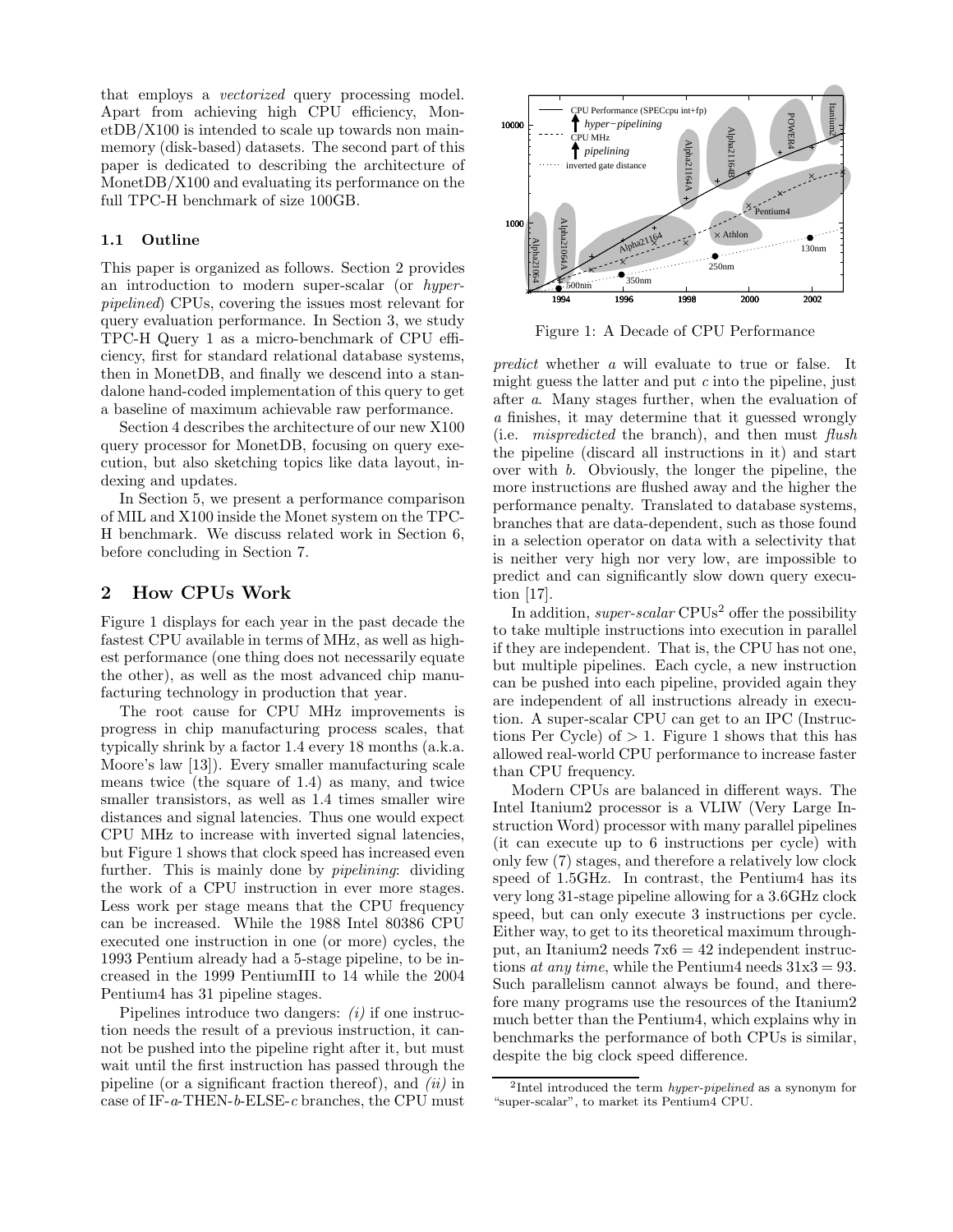

Figure 2: Itanium Hardware Predication Eliminates Branch Mispredictions

Most programming languages do not require programmers to explicitly specify in their programs which instructions (or expressions) are independent Therefore, compiler optimizations have become critical to achieving good CPU utilization. The most important technique is loop pipelining, in which an operation consisting of multiple dependent operations F(), G() on all n independent elements of an array A is transformed from:

 $F(A[0]), G(A[0]), F(A[1]), G(A[1]),... F(A[n]), G(A[n])$ into:

 $F(A[0]), F(A[1]), F(A[2]), G(A[0]), G(A[1]), G(A[2]), F(A[3]),...$ 

Supposing the pipeline dependency latency of F() is 2 cycles, when G(A[0]) is taken into execution, the result of F(A[0]) has just become available.

In the case of the Itanium2 processor, the importance of the compiler is even stronger, as it is the compiler which has to find instructions that can go into different pipelines (other CPUs do that at runtime, using *out-of-order* execution). As the Itanium2 chip does not need any complex logic dedicated to finding out-of-order execution opportunities, it can contain more pipelines that do real work. The Itanium2 also has a feature called branch predication for eliminating branch mispredictions, by allowing to execute both the THEN and ELSE blocks in parallel and discard one of the results as soon as the result of the condition becomes known. It is also the task of the compiler to detect opportunities for branch predication.

Figure 2 shows a micro-benchmark of the selection query SELECT oid FROM table WHERE col  $\leq$  X, where X is uniformly and randomly distributed over [0:100] and we vary the selectivity X between 0 and 100. Normal CPUs like the AthlonMP show worst-case behavior around 50%, due to branch mispredictions. As suggested in [17], by rewriting the code cleverly, we can transform the branch into a boolean calculation (the "predicated" variant). Performance of this rewritten variant is independent of the selectivity, but incurs a higher average cost. Interestingly, the "branch" variant on Itanium2 is highly efficient and independent of selectivity as well, because the compiler transforms the branch into hardware-predicated code.

Finally, we should mention the importance of onchip caches to CPU throughput. About 30% of all instructions executed by a CPU are memory loads and stores, that access data on DRAM chips, located inches away from the CPU on a motherboard. This imposes a physical lower bound on memory latency of around 50 ns. This (ideal) minimum latency of 50ns already translates into 180 wait cycles for a 3.6GHz CPU. Thus, only if the overwhelming majority of the memory accessed by a program can be found in an onchip cache, a modern CPU has a chance to operate at its maximum throughput. Recent database research has shown that DBMS performance is strongly impaired by memory access cost ("cache misses") [3], and can significantly improve if cache-conscious data structures are used, such as cache-aligned B-trees [16, 7] or column-wise data layouts such as PAX [2] and DSM [8] (as in MonetDB). Also, query processing algorithms that restrict their random memory access patterns to regions that fit a CPU cache, such as radix-partitioned hash-join [18, 11], strongly improve performance.

All in all, CPUs have become highly complex devices, where the instruction throughput of a processor can vary by orders of magnitude (!) depending on the cache hit-ratio of the memory loads and stores, the number of branches and whether they can be predicted/predicated, as well as the amount of independent instructions a compiler and the CPU can detect on average. It has been shown that query execution in commercial DBMS systems get an IPC of only 0.7 [6], thus executing less than one instruction per cycle. In contrast, scientific computation (e.g. matrix multiplication) or multimedia processing does extract average IPCs of up to 2 out of modern CPUs. We argue that database systems do not need to perform so badly, especially not on large-scale analysis tasks, where millions of tuples need to be examined and expressions to be calculated. This abundance of work contains plenty of independence that should be able to fill all the pipelines a CPU can offer. Hence, our quest is to adapt database architecture to expose this to the compiler and CPU where possible, and thus significantly improve query processing throughput.

# 3 Microbenchmark: TPC-H Query 1

While we target CPU efficiency of query processing in general, we first focus on expression calculation, discarding more complex relational operations (like join) to simplify our analysis. We choose Query 1 of the TPC-H benchmark, shown in Figure 3, this query is CPU-bound because on all RDBMSs we tested. Also, this query requires virtually no optimization or fancy join implementations as its plan is so simple. Thus, all database systems operate on a level playing field and mainly expose their expression evaluation efficiency.

The TPC-H benchmark operates on a data ware-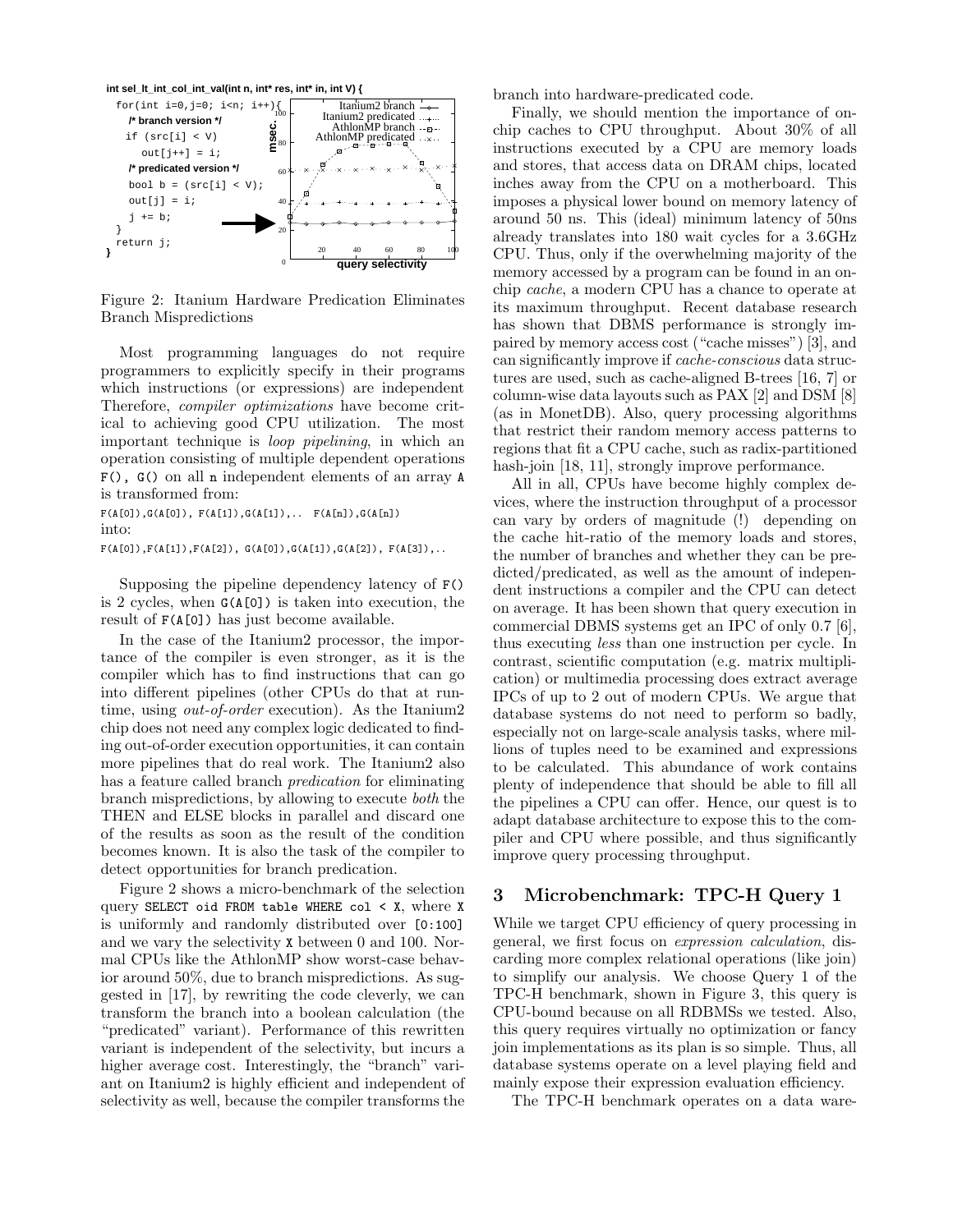house of 1GB, the size of which can be increased with a Scaling Factor (SF). Query 1 is a scan on the lineitem table of SF\*6M tuples, that selects almost all tuples (SF\*5.9M), and computes a number of fixed-point decimal expressions: two column-to-constant subtractions, one column-to-constant addition, three columnto-column multiplications, and eight aggregates (four  $SUM()s$ , three  $AVG()s$  and a  $COUNT()$ ). The aggregate grouping is on two single-character columns, and yields only 4 unique combinations, such that it can be done efficiently with a small hash-table, requiring no additional I/O nor even CPU cache misses (for accessing the hash-table).

In the following, we analyze the performance of Query 1 first on relational database systems, then on MonetDB/MIL and finally in a hand-coded program.

| <b>TPC-H Query 1 Experiments</b> |      |      |                     |                                                                                               |  |  |
|----------------------------------|------|------|---------------------|-----------------------------------------------------------------------------------------------|--|--|
| DBMS "X"                         | 28.1 | 1    | 1 AthlonMP 1533MHz, | 609/547                                                                                       |  |  |
| $MvSQL$ 4.1                      | 26.6 | 1    | 1 AthlonMP 1533MHz, | 609/547                                                                                       |  |  |
| MonetDB/MIL                      | 3.7  | 1    | 1 AthlonMP 1533MHz, | 609/547                                                                                       |  |  |
| MonetDB/MIL                      | 3.4  | 1    | 1 Itanium2 1.3GHz,  | 1132/1891                                                                                     |  |  |
| hand-coded                       | 0.22 | 1    | 1 AthlonMP 1533MHz, | 609/547                                                                                       |  |  |
| hand-coded                       | 0.14 | 1    | 1 Itanium2 1.3GHz,  | 1132/1891                                                                                     |  |  |
| MonetDB/X100                     | 0.50 | 1    | 1 AthlonMP 1533MHz, | 609/547                                                                                       |  |  |
| MonetDB/X100                     | 0.31 | 1    | 1 Itanium2 1.3GHz,  | 1132/1891                                                                                     |  |  |
| MonetDB/X100                     | 0.30 | 100  | 1 Itanium2 1.3GHz,  | 1132/1891                                                                                     |  |  |
|                                  |      |      |                     |                                                                                               |  |  |
| $(\sec^* \# CPU)/SF$             |      | SF   | $\#\mathrm{CPU},$   |                                                                                               |  |  |
| Oracle10g                        | 18.1 | 100  | 16 Itanium2 1.3GHz, |                                                                                               |  |  |
| Oracle10g                        | 13.2 | 1000 | 64 Itanium2 1.5GHz, | 1408/2161                                                                                     |  |  |
| SQLserver2000                    | 18.0 | 100  | 2 Xeon P4 3.0GHz,   |                                                                                               |  |  |
| SQLserver2000                    | 21.8 | 1000 | 8 Xeon P4 2.8GHz,   |                                                                                               |  |  |
| DB2 UDB 8.1                      | 9.0  | 100  | 4 Itanium2 1.5GHz,  | 1408/2161                                                                                     |  |  |
| DB2 UDB 8.1                      | 7.4  | 100  | 2 Opteron 2.0GHz,   |                                                                                               |  |  |
| Sybase $IQ$ $12.5$               | 15.6 | 100  | 2 USIII 1.28GHz,    |                                                                                               |  |  |
| Sybase $IQ$ $12.5$               | 15.8 | 1000 | 2 USIII 1.28GHz,    | $SPEC$ cpu int/fp<br>1132/1891<br>1294/1208<br>1270/1094<br>1409/1514<br>704/1054<br>704/1054 |  |  |

Table 1: TPC-H Query 1 Performance

#### 3.1 Query 1 on Relational Database Systems

Since the early days of RDBMSs, query execution functionality is provided by implementing a physical

```
SELECT l_returnflag, l_linestatus,
         sum(l_quantity) AS sum_qty,
         sum(l_extendedprice) AS sum_base_price,
         sum(l_extendedprice * (1 - l_discount))
           AS sum_disc_price,
         sum(l_extendedprice * (1 - l_discount) *
             (1 + l_tax)) AS sum_charge,
         avg(l_quantity) AS avg_qty,
         avg(l_extendedprice) AS avg_price,
         avg(l_discount) AS avg_disc,
         count(*) AS count_order
```
FROM lineitem WHERE  $1$ \_shipdate <= date '1998-09-02' GROUP BY l\_returnflag, l\_linestatus



relational algebra, typically following the Volcano [10] model of pipelined processing. Relational algebra, however, has a high degree of freedom in its parameters. For instance, even a simple  $ScanSelect(R, b, P)$ only at query-time receives full knowledge of the format of the input relation  $R$  (number of columns, their types, and record offsets), the boolean selection expression b (which may be of any form), and a list of projection expressions  $P$  (each of arbitrary complexity) that define the output relation. In order to deal with all possible  $R, b$ , and  $P$ , DBMS implementors must in fact implement an expression interpreter that can handle expressions of arbitrary complexity.

One of the dangers of such an interpreter, especially if the granularity of interpretation is a tuple, is that the cost of the "real work" (i.e. executing the expressions found in the query) is only a tiny fraction of total query execution cost. We can see this happening in Table 2 that shows a gprof trace of a MySQL 4.1 of TPC-H Query 1 on a database of SF=1. The second column shows the percentage of total execution time spent in the routine, excluding time spent in routines it called (excl.). The first column is a cumulative sum of the second (cum.). The third column lists how many times the routine was called, while the fourth and fifth columns show the average number of instructions executed on each call, as well as the IPC achieved.

The first observation to make is that the five operations that do all the "work" (displayed in boldface), correspond to only 10% of total execution time. Closer inspection shows that 28% of execution time is taken up by creation and lookup in the hash-table used for aggregation. The remaining 62% of execution time is spread over functions like rec get nth field, that navigate through MySQL's record representation and copy data in and out of it. Other factors, such as locking overhead (pthread mutex unlock, mutex test and set) or buffer page allocation (buf frame align) seem to play only a minor role in this decision support query.

The second observation is the cost of the Item operations that correspond to the computational "work" of the query. For example, Item func plus::val has a cost of 38 instructions per addition. This performance trace was made on an SGI machine with MIPS R12000 CPU<sup>3</sup> , which can execute three integer or floatingpoint instructions and one load/store per cycle, with an average operation latency of about 5 cycles. A simple arithmetic operation +(double src1, double src2) : double in RISC instructions would look like:

LOAD src1,reg1 LOAD src2,reg2 ADD reg1,reg2,reg3 STOR dst,reg3

The limiting factor in this code are the three

<sup>3</sup>On our Linux test platforms, no multi-threaded profiling tools seem to be available.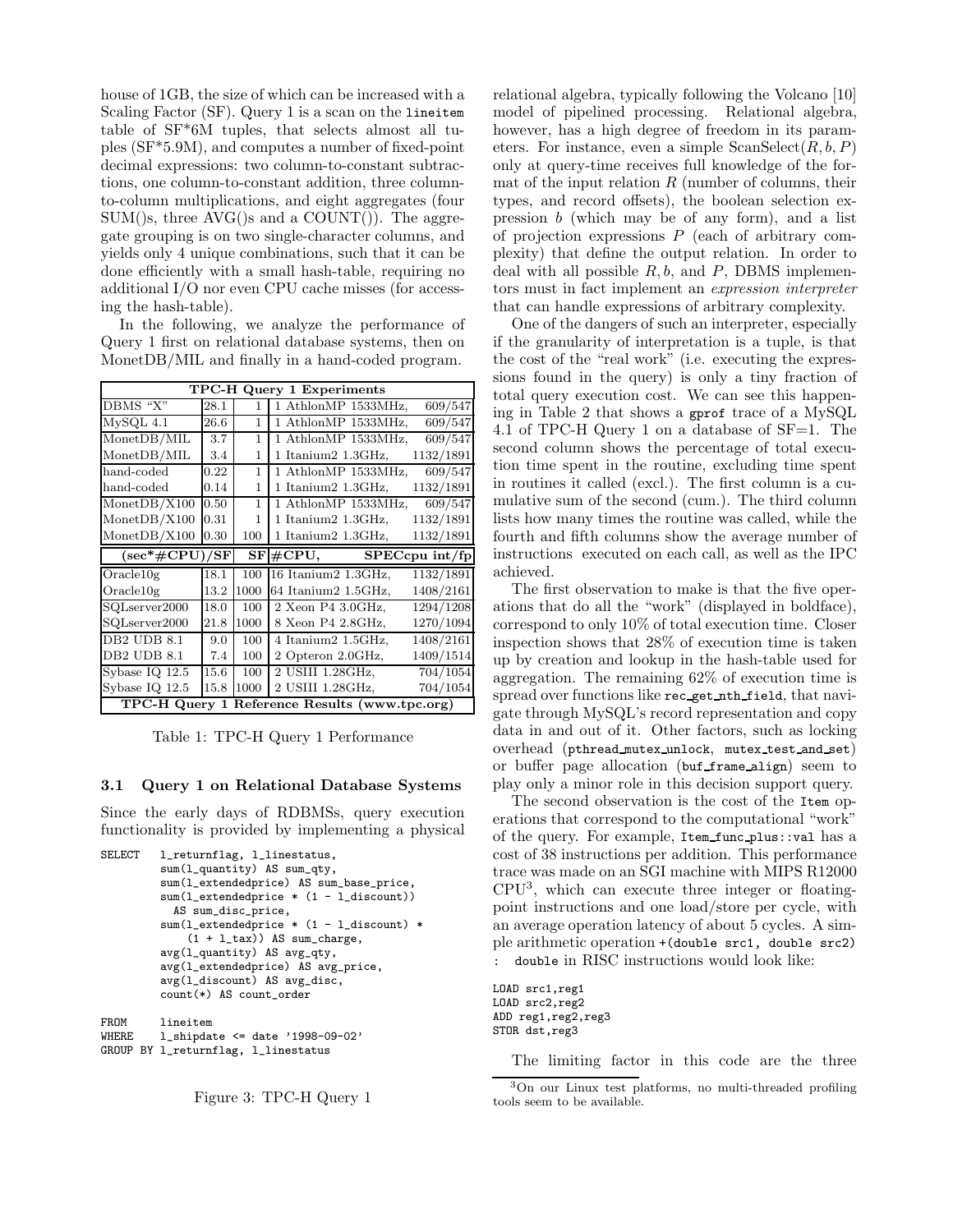| cum. excl. |      |                |    | calls ins. IPC function                        |  |
|------------|------|----------------|----|------------------------------------------------|--|
| 11.9       |      | 11.9 846M      |    | $6$ 0.64 ut fold ulint pair                    |  |
| 20.4       |      |                |    | 8.50.15M 27K 0.71ut fold binary                |  |
| 26.2       |      | 5.8 77M        |    | $37$ 0.85 memcpy                               |  |
|            |      |                |    | 29.3 3.1 23M 640.88 Item_sum_sum::update_field |  |
| 32.3       | 3.0  | 6M             |    | 247 0.83 row search for mysql                  |  |
|            |      | 35.2 2.9 17M   |    | 790.70 Item sum avg::update_field              |  |
| 37.8       |      | 2.6 108M       |    | $11$ 0.60 $rec$ get bit field 1                |  |
| 40.3       | -2.5 | 6M             |    | 213 0.61 row_sel_store_mysql_rec               |  |
| 42.7       | 2.4  | 48M            |    | $25$ 0.52 rec_get_nth_field                    |  |
| 45.1       | 2.4  |                |    | $60$ 19M $\mid$ 0.69 $\mid$ ha print info      |  |
|            |      | 47.5 2.4 5.9M  |    | $195\,$ $1.08\mathrm{end}$ update              |  |
| 49.6       | 2.1  | 11M            |    | $89$ 0.98 field conv                           |  |
|            |      | 51.6 2.0 5.9M  |    | 16 0.77 Field float: val real                  |  |
| 53.4       |      | 1.8 5.9M       |    | 14 1.07 Item field: val                        |  |
| 54.9       |      | 1.5 42M        |    | 17 0.51 row sel field store in mysql           |  |
|            |      | 56.3 1.4 36M   |    | 18 0.76 buf frame align                        |  |
| 57.6       |      | $1.3\,17M$     |    | 380.80 Item_func_mul::val                      |  |
| 59.0       | 1.4  | $25\mathrm{M}$ |    | 25 0.62 pthread mutex unlock                   |  |
| 60.2       |      | 1.2 206M       |    | 2 0.75 hash get nth cell                       |  |
| 61.4       | 1.2  | $25\rm{M}$     |    | 21 0.65 mutex test and set                     |  |
| 62.4       |      | 1.0102M        |    | $40.62$ rec_get_1byte_offs_flag                |  |
| 63.4       | 1.0  | 53M            | 9  | $0.58$ rec $\perp$ get field start offs        |  |
| 64.3       | 0.9  | 42M            | 11 | $0.65$ rec_get_nth_field_extern_bit            |  |
| 65.3       | 1.0  | 11M            |    | 380.80 Item_func_minus::val                    |  |
| 65.8       |      | 0.515.9M       |    | 380.80 Item func_plus::val                     |  |

Table 2: MySQL gprof trace of TPC-H Q1:  $+,-,*,$ SUM, AVG takes  $\langle 10\%, \text{ low IPC of } 0.7 \rangle$ 

load/store instructions, thus a MIPS processor can do one \*(double,double) per 3 cycles. This is in sharp contrast to the MySQL cost of #ins/Instruction-Per-Cycle  $(IPC) = 38/0.8 = 49$  cycles! One explanation for this high cost is the absence of loop pipelining. As the routine called by MySQL only computes one addition per call, instead of an array of additions, the compiler cannot perform loop pipelining. Thus, the addition consists of four dependent instructions that have to wait for each other. With a mean instruction latency of 5 cycles, this explains a cost of about 20 cycles. The rest of the 49 cycles are spent on jumping into the routine, and pushing and popping the stack.

The consequence of the MySQL policy to execute expressions tuple-at-a-time, is twofold:

- Item func plus::val only performs one addition, preventing the compiler from creating a pipelined loop. As the instructions for one operation are highly dependent, empty pipeline slots must be generated (stalls) to wait for the instruction latencies, such that the cost of the loop becomes 20 instead of 3 cycles.
- the cost of the routine call (in the ballpark of 20 cycles) must be amortized over only one operation, which effectively doubles the operation cost.

We also tested the same query on a well-known commercial RDBMS (see the first row of Table 1). As we obviously lack the source code of this product, we cannot produce a gprof trace. However, the query evaluation cost on this DBMS is very similar to MySQL.

The lower part of Table 1 includes some official TPC-H Query 1 results taken from the TPC website.

| $SF = 1$             | $SF = 0.001$    |              | tot        | res            | $(BW = MB/s)$                                       |
|----------------------|-----------------|--------------|------------|----------------|-----------------------------------------------------|
| <b>BW</b><br>ms      | <b>11S</b>      | BW           | <b>IMB</b> | size           | MIL statement                                       |
| 127<br>352           | 150             | 305          | 45         |                | $5.9M$ s0 := select(1 shipdate).mark                |
| 505<br>134           | 113             | 608          | 68         | 5.9M           | $s1 := \text{join}(s0, l \text{ returnflag})$       |
| 506<br>134           | 113             | 608          | 68         | 5.9M           | $s2 := \text{join}(s0, l \text{ linestatus})$       |
| 235<br>483           | 129             | 887          |            |                | 114 $5.9M$ s3 := join(s0,l exterice)                |
| 233 488              | 130             | 881          | 114        |                | $5.9M$ s4 := join(s0,l discount)                    |
| 232 489              | II27            | 901          | 114        |                | $5.9M$ s5 := join(s0,1 tax)                         |
| 134 507              | $\parallel$ 104 | 660          |            |                | 68 5.9M $s6 := \text{join}(s0, l \text{ quantity})$ |
| 290 155              | 324             | 141          | 45         |                | $5.9M$ s7 := group(s1)                              |
| 329 136              | 368             | 124          | 45         |                | $5.9M$ s8 := group(s7,s2)                           |
| $\Omega$<br>$\Omega$ | 0               | $\Omega$     | $\Omega$   | $\overline{4}$ | $s9 := unique(s8.mirror)$                           |
| 206 440              | 60              | 1527         | 91         |                | $5.9M \text{ }$ r0 := [+](1.0,s5)                   |
| 432<br>210           | 51              | 1796         | 91         |                | $5.9M$ r1 := $[-](1.0, s4)$                         |
| 274 498              | 83              | 1655         | 137        | 5.9M           | $r2 :=  *  (s3,r1)$                                 |
| 274 499              | 84              | 1653         | 137        | 5.9M           | $r3 :=$ $\binom{*}{s12,r0}$                         |
| 165 271              | 121             | 378          | 45         | 4              | $r4 := {sum}(r3, s8, s9)$                           |
| 271<br>165           | 125             | 366          | 45         | 4              | $r5 := {sum}(r2, s8, s9)$                           |
| 163 275              | 128             | 357          | 45         | 4              | $\text{r6} := \{ \text{sum} \} (s3, s8, s9)$        |
| 163 275              | 128             | 357          | 45         | $\overline{4}$ | $r7 := {sum}(s4, s8, s9)$                           |
| 144 151              | 107             | 214          | 22         | $\overline{4}$ | $r8 := {sum}(s6, s8, s9)$                           |
| 196<br>112           | 145             | 157          | 22         | 4              | $r9 := \{count\}(s7, s8, s9)$                       |
| 3724<br>2327         |                 | <b>TOTAL</b> |            |                |                                                     |

Table 3: MonetDB/MIL trace of TPC-H Query 1

Query 1 is dominated by computations in a full scan and this scales linearly with table size. The query is also "embarrasingly parallel" using horizontal parallelism, such that TPC-H results on parallel systems most likely achieved linear speedup. Thus, we can compare throughput for different systems, by normalizing all times towards SF=1 and a single CPU. We also provide the SPECcpu int/float scores of the various hardware platforms used. We mainly do this in order to check that the relational DBMS results we obtained are roughly in the same ballpark as what is published by TPC. This leads us to believe that what we see in the MySQL trace is likely representative of what happens in commercial RDBMS implementations.

#### 3.2 Query 1 on MonetDB/MIL

The MonetDB system [4] developed by our group, is mostly known for its use of vertical fragmentation, storing tables column-wise, each column in a Binary Association Table (BAT) that contains [oid,value] combinations. A BAT is a 2-column table where the left column is called head and the right column tail. The algebraic query language of MonetDB is a columnalgebra called MIL [5].

In contrast to the relational algebra, the MIL algebra does not have any degree of freedom. Its algebraic operators have a fixed number of parameters of a fixed format (all two-column tables or constants). The expression calculated by an operator is fixed, as well as the shape of the result. For example, the MIL join(BAT[ $t_l, t_e$ ] A, BAT[ $t_e, t_r$ ] B) : BAT[ $t_l, t_r$ ] is an equi-join between the tail column of A and head column of B, that for each matching combination of tuples returns the head value from A and tail value from B. The mechanism in MIL to join on the other column (i.e. the head, instead of the tail) of A, is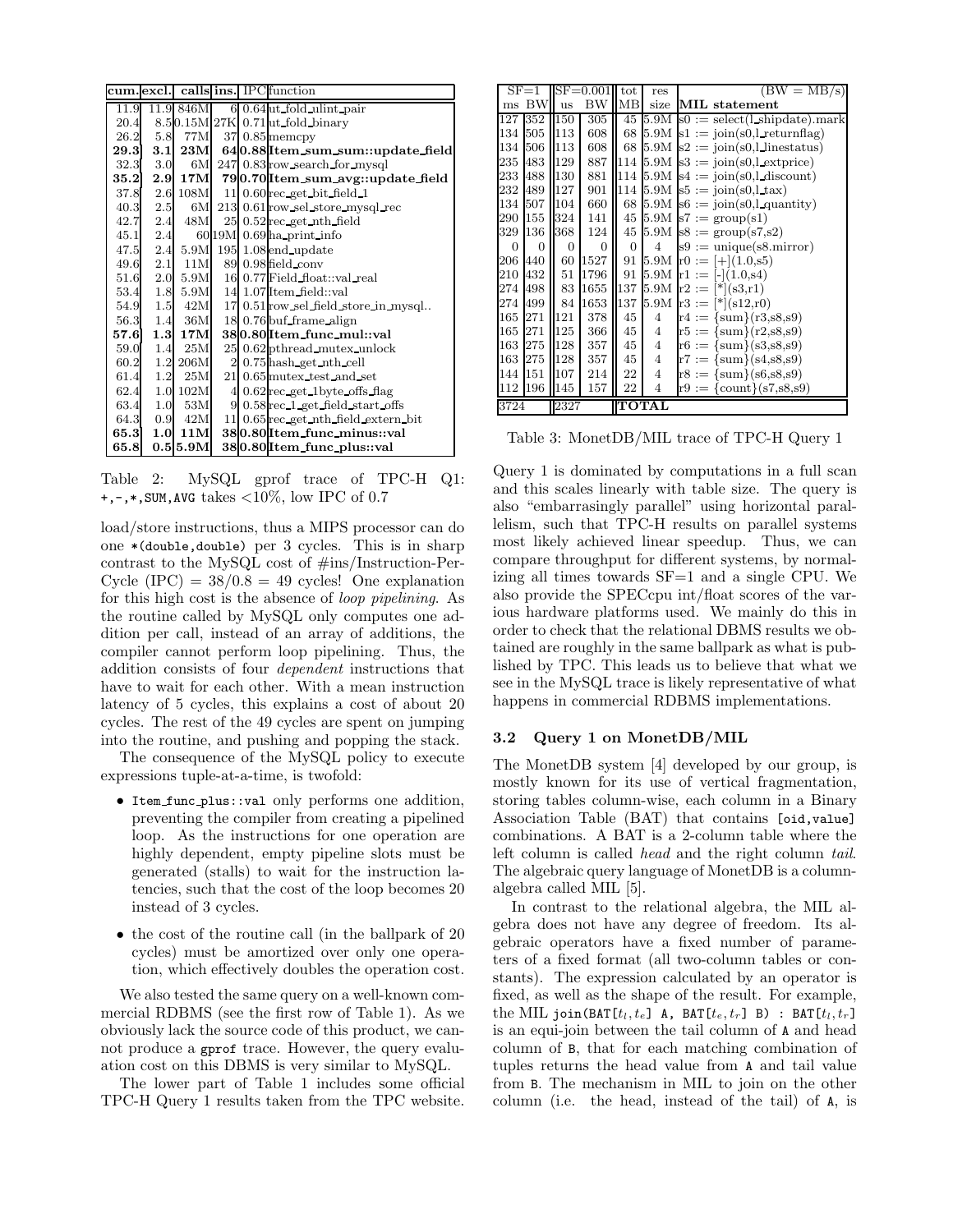to use the MIL reverse(A) operator that returns a view on A with its columns swapped:  $BAT[t_e, t_l]$ . This reverse is a zero-cost operation in MonetDB that just swaps some pointers in the internal representation of a BAT. Complex expressions must be executed using multiple statements in MIL. For example, extprice  $*$  (1 - tax) becomes tmp1 :=  $[-](1, \text{tax})$ ;  $tmp2 := [\ast] (extprice, tmp1), where [\ast]() and [-]()$ are multiplex operators that "map" a function onto an entire BAT (column). MIL executes in column-wise fashion in the sense that its operators always consume a number of materialized input BATs and materialize a single output BAT.

We used the MonetDB/MIL SQL front-end to translate TPC-H Query 1 into MIL and run it. Table 3 shows all 20 MIL invocations that together span more than 99% of elapsed query time. On TPC-H Query 1, MonetDB/MIL is clearly faster than MySQL and the commercial DBMS on the same machine, and is also competitive with the published TPC-H scores (see Table 1). However, closer inspection of Table 3 shows that almost all MIL operators are memorybound instead of CPU-bound! This was established by running the same query plan on the TPC-H dataset with SF=0.001, such that all used columns of the lineitem table as well as all intermediate results fit inside the CPU cache, eliminating any memory traffic. MonetDB/MIL then becomes almost twice as fast. Columns 2 and 4 list the bandwidth (BW) in MB/s achieved by the individual MIL operations, counting both the size of the input BATs and the produced output BAT. On SF=1, MonetDB gets stuck at 500MB/s, which is the maximum bandwidth sustainable on this hardware [1]. When running purely in the CPU cache at SF=0.001, bandwidths can get above 1.5GB/s. For the multiplexed multiplication [\*](), a bandwidth of only 500MB/s means 20M tuples per second (16 bytes in, 8 bytes out), thus 75 cycles per multiplication on our 1533MHz CPU, which is even worse than MySQL.

Thus, the column-at-a-time policy in MIL turns out to be a two-edged sword. To its advantage is the fact that MonetDB is not prone to the MySQL problem of spending 90% of its query execution time in tupleat-a-time interpretation "overhead". As the multiplex operations that perform expression calculations work on entire BATs (basically arrays of which the layout is known at compile-time), the compiler is able to employ loop-pipelining such that these operators achieve high CPU efficiencies, embodied by the SF=0.001 results.

However, we identify the following problems with full materialization. First, queries that contain complex calculation expressions over many tuples will materialize an entire result column for each function in the expression. Often, such function results are not required in the query result, but just serve as inputs to other functions in the expression. For instance, if an aggregation is the top-most operator in the query

plan, the eventual result size might even be negligible (such as in Query 1). In such cases, MIL materializes much more data than strictly necessary, causing its high bandwidth consumption.

Also, Query 1 starts with a 98% selection of the 6M tuple table, and performs the aggregations on the remaining 5.9M million tuples. Again, MonetDB materializes the relevant result columns of the select() using six positional join()s. These joins are not required in a Volcano-like pipelined execution model. It can do the selection, computations and aggregation all in a single pass, not materializing any data.

While in this paper we concentrate on CPU efficiency in main-memory scenarios, we point out that the "artificially" high bandwidths generated by MonetDB/MIL make it harder to scale the system to disk-based problems efficiently, simply because memory bandwidth tends to be much larger (and cheaper) than I/O bandwidth. Sustaining a data transfer of e.g. 1.5GB/s would require a truly high-end RAID system with a very large number of disks.

```
static void tpch_query1(int n, int hi_date,
  unsigned char*__restrict__ p_returnflag,
  unsigned char*__restrict__ p_linestatus,
  double*__restrict__ p_quantity,<br>double*__restrict__ p_extendedprice,
  double*_restrict__
  double*__restrict__ p_discount,<br>double*__restrict__ p_tax,
  double*__restrict__
  int*__restrict__ p_shipdate,
  aggr_t1*__restrict__ hashtab)
{
 for(int i=0; i<n; i++) {
  if (p_shipdate[i] <= hi_date) {
    aggr_t1 *entry = hashtab +
       (p_{\text{returnflag}[i] << 8) + p_{\text{linestatus}[i]};\texttt{double discount = p\_discount[i]};double extprice = p_extendedprice[i];
    entry->count++;
    entry->sum_qty += p_quantity[i];
    entry->sum_disc += discount;
    entry->sum_base_price += extprice;
    entry->sum_disc_price += (extprice *= (1-discount));
    entry->sum_charge += extprice*(1-p_tax[i]);
}}}
```
Figure 4: Hard-Coded UDF for Query 1 in C

## 3.3 Query 1: Baseline Performance

To get a baseline of what modern hardware can do on a problem like Query 1, we implemented it as a single User Defined Function (UDF) in MonetDB, as shown in Figure 4. The UDF gets passed in only those columns touched by the query. In MonetDB, these columns are stored as arrays in BAT[void,T]s. That is, the oid values in the head column are densely ascending from 0 upwards. In such cases, MonetDB uses voids ("virtual-oids") that are not stored. The BAT then takes the form of an array. We pass these arrays as  $-restrict$  pointers, such that the C compiler knows</u> that they are non-overlapping. Only then can it apply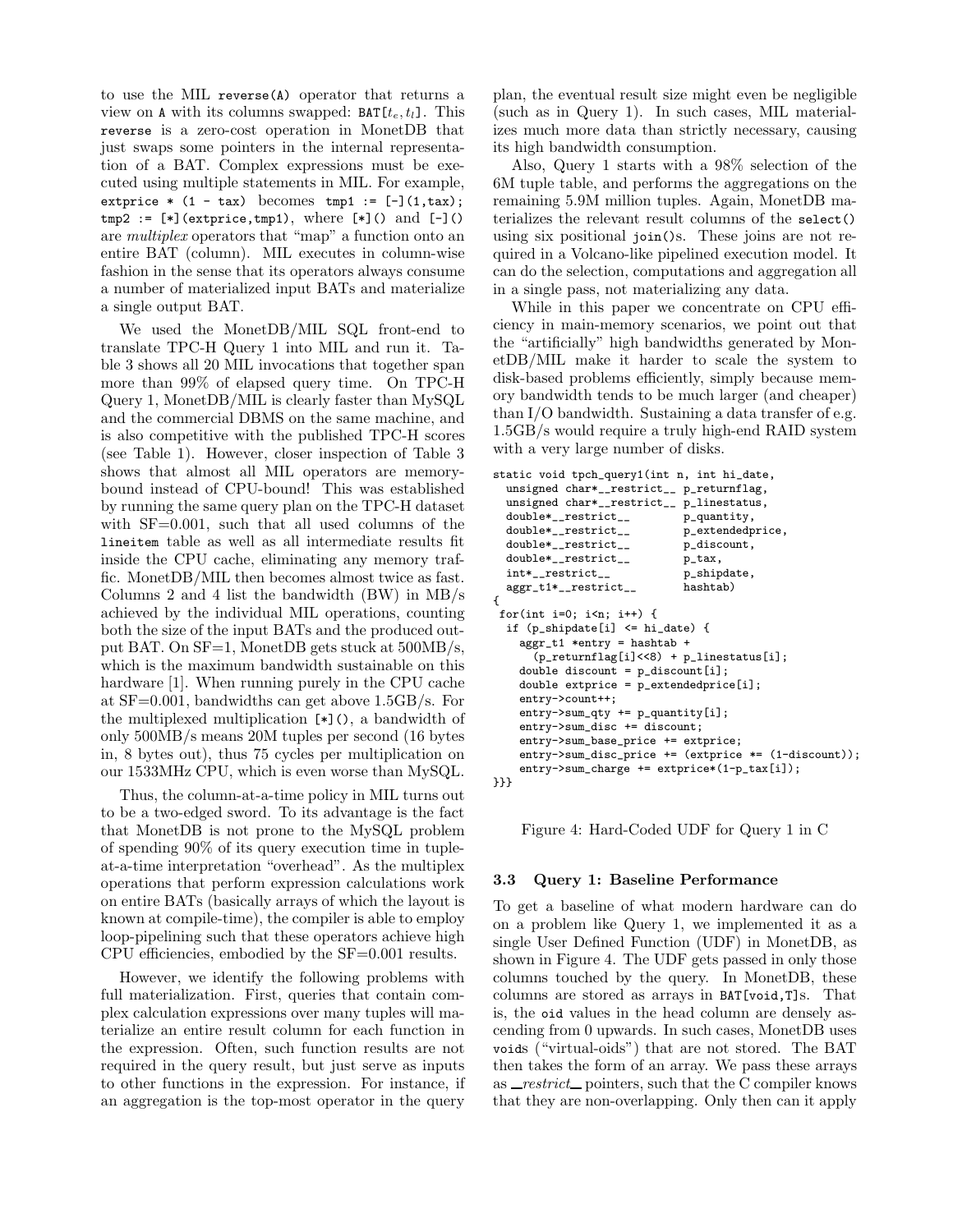loop-pipelining!

This implementation exploits the fact that a GROUP BY on two single-byte characters can never yield more than 65536 combinations, such that their combined bit-representation can be used directly as an array index to the table with aggregation results. Like in MonetDB/MIL, we performed some common subexpression elimination such that one minus and three AVG aggregates can be omitted.

Table 1 shows that this UDF implementation (labeled "hand-coded") reduces query evaluation cost to a stunning 0.22 seconds. From the same table, you will notice that our new X100 query processor, that is the topic of the remainder of this paper, is able to get within a factor 2 of this hand-coded implementation.

## 4 X100: A Vectorized Query Processor

The goal of  $X100$  is to  $(i)$  execute high-volume queries at high CPU efficiency,  $(ii)$  be extensible to other application domains like data mining and multi-media retrieval, and achieve those same high efficiencies on extensibility code, and *(iii)* scale with the size of the lowest storage hierarchy (disk).

In order to achieve our goals, X100 must fight bottlenecks throughout the entire computer architecture:

- Disk the ColumnBM I/O subsystem of X100 is geared towards efficient sequential data access. To reduce bandwidth requirements, it uses a vertically fragmented data layout, that in some cases is enhanced with lightweight data compression.
- RAM like I/O, RAM access is carried out through explicit memory-to-cache and cache-to-memory routines (which contain platform-specific optimizations, sometimes including e.g. SSE prefetching and data movement assembly instructions). The same vertically partitioned and even compressed disk data layout is used in RAM to save space and bandwidth.
- Cache we use a Volcano-like execution pipeline based on a vectorized processing model. Small (e.g. 1000 values) vertical chunks of cache-resident data items, called "vectors" are the unit of operation for X100 execution primitives. The CPU cache is the only place where bandwidth does not matter, and therefore (de)compression happens on the boundary between RAM and cache. The X100 query processing operators should be cacheconscious and fragment huge datasets efficiently into cache-chunks and perform random data access only there.
- CPU vectorized primitives expose to the compiler that processing a tuple is independent of the previous and next tuples. Vectorized primitives for projections (expression calculation) do this easily, but

we try to achieve the same for other query processing operators as well (e.g. aggregation). This allows compilers to produce efficient loop-pipelined code. To improve the CPU throughput further (mainly by reducing the number of load/stores in the instruction mix), X100 contains facilities to compile vectorized primitives for whole expression sub-trees rather than single functions. Currently, this compilation is statically steered, but it may eventually become a run-time activity mandated by an optimizer.

To maintain focus in this paper, we only summarily describe disk storage issues, also because the ColumnBM buffer manager is still under development. In all our experiments, X100 uses MonetDB as its storage manager (as shown in Figure 5), where it operates on in-memory BATs.



Figure 5: X100 Software Architecture

#### 4.1 Query Language

X100 uses a rather standard relational algebra as query language. We departed from the column-at-a-time MIL language so that the relational operators can process (vectors of) multiple columns at the same time, allowing to use a vector produced by one expression as the input to another, while the data is in the CPU cache.

#### 4.1.1 Example

To demonstrate the behavior of MonetDB/X100, Figure 6 presents the execution of a simplified version of a TPC-H Query 1, with the following X100 relational algebra syntax:

```
Aggr(
  Project(
   Select(
```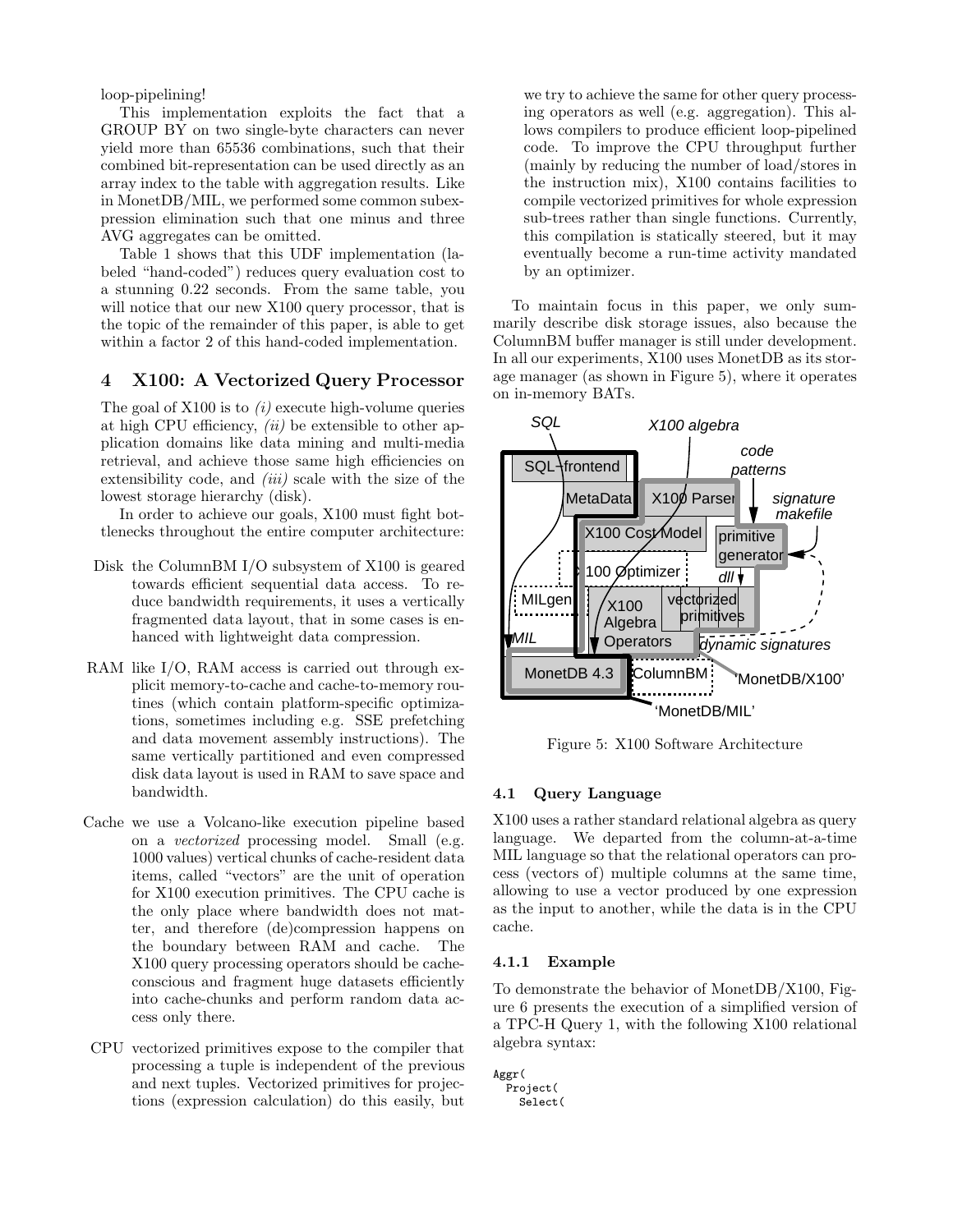```
Table(lineitem),
   < (shipdate, date('1998-09-03'))),
 [ discountprice = *(-( flt('1.0'), discount),
                       extendedprice) ]),
[ returnflag ],
[sum\_disc\_price = sum(discountprice)]
```
Execution proceeds using Volcano-like pipelining, on the granularity of a vector (e.g. 1000 values). The Scan operator retrieves data vector-at-a-time from Monet BATs. Note that only attributes relevant to the query are actually scanned.

A second step is the Select operator, which creates a selection-vector, filled with positions of tuples that match our predicate. Then the Project operator is executed to calculate expressions needed for the final aggregation. Note that "discount" and "extendedprice" columns are not modified during selection. Instead, the selection-vector is taken into account by map-primitives to perform calculations only for relevant tuples, writing results at the same positions in the output vector as they were in the input one. This behavior requires propagating of the selection-vector to the final Aggr. There, for each tuple its position in the hash table is calculated, and then, using this data, aggregate results are updated. Additionally, for the new elements in the hash table, values of the grouping attribute are saved. The contents of the hash-table becomes available as the query result as soon as the underlying operators become exhausted and cannot produce more vectors.

## 4.1.2 X100 Algebra

Figure 7 lists the currently supported X100 algebra operators. In X100 algebra, a Table is a materialized relation, whereas a Dataflow just consists of tuples flowing through a pipeline.

Order, TopN and Select return a Dataflow with the same shape as its input. The other operators define a Dataflow with a new shape. Some peculiarities of this algebra are that Project is just used for expression calculation; it does not eliminate duplicates. Duplicate elimination can be performed using an Aggr with only group-by columns. The Array operator generates a Dataflow representing a  $N$ -dimensional array as an N-ary relation containing all valid array index coordinates in column-major dimension order. It is used by the RAM array manipulation front-end for the MonetDB system [9].

Aggregation is supported by three physical operators:  $(i)$  direct aggregation,  $(ii)$  hash aggregation, and  $(iii)$  ordered aggregation. The latter is chosen if all group-members will arrive right after each other in the source Dataflow. Direct aggregation can be used for small datatypes where the bit-representation is limited to a known (small) domain, similar to the way aggregation was handled in the "hand-coded" solution (Section 3.3). In all other cases, hash-aggregation is used.



Figure 6: Execution scheme of a simplified TPC-H Query 1 in MonetDB/X100

X100 currently only supports left-deep joins. The default physical implementation is a CartProd operator with a Select on top (i.e. nested-loop join). If X100 detects a foreign-key condition in a join condition, and a join-index is available, it exploits it with a Fetch1Join or FetchNJoin.

The inclusion of these fetch-joins in X100 is no coincidence. In MIL, the "positional-join" of an oid into a void column has proven valuable on vertically fragmented data stored in dense columns. Positional joins allow dealing with the "extra" joins needed for vertical fragmentation in a highly efficient way [4]. Just like the void type in MonetDB, X100 gives each table a virtual #rowId column, which is just a densely ascending number from 0. The Fetch1Join allows to positionally fetch column values by #rowId.

# 4.2 Vectorized Primitives

The primary reason for using the column-wise vector layout is not to optimize memory layout in the cache (X100 is supposed to operate on cached data anyway). Rather, vectorized execution primitives have the advantage of a low degree of freedom (as discussed in Section 3.2). In a vertically fragmented data model, the execution primitives only know about the columns they operate on without having to know about the overall table layout (e.g. record offsets). When compil-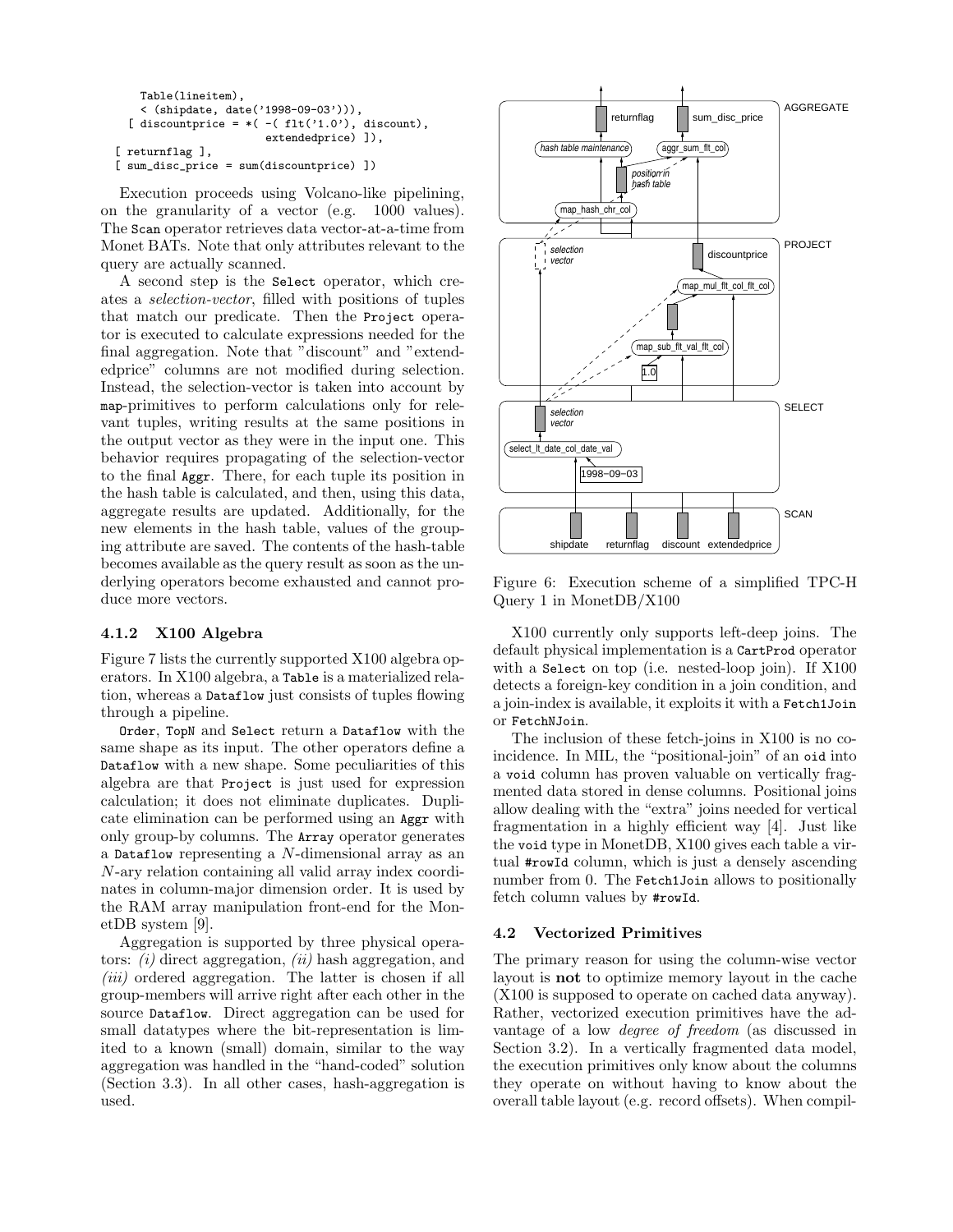| $Table(ID)$ : Table                                                                  |  |  |  |  |  |
|--------------------------------------------------------------------------------------|--|--|--|--|--|
| Scan(Table): Dataflow                                                                |  |  |  |  |  |
| Array(List < Exp < int >>) : Dataflow                                                |  |  |  |  |  |
| $Select(Dataflow, Exp)$ : Dataflow                                                   |  |  |  |  |  |
| <b>Join</b> (Dataflow, Table, Exp<br>bool>, List <column>) : Dataflow</column>       |  |  |  |  |  |
| CartProd(Dataflow, Table, List <column>)</column>                                    |  |  |  |  |  |
| Fetch1Join(Dataflow, Table, Exp <int>, List<column>)</column></int>                  |  |  |  |  |  |
| FetchNJoin(Dataflow, Table, Exp <int>,</int>                                         |  |  |  |  |  |
| Exp $\langle int \rangle$ , Column, List $\langle$ Column $\rangle$ )                |  |  |  |  |  |
| $\text{Project}(\text{Dataflow}, \text{List} \leq \text{Exp} \leq^* \gt)$ : Dataflow |  |  |  |  |  |
| $Aggr(Dataflow, List$ , List $\langle AggrExp\rangle$ : Dataflow                     |  |  |  |  |  |
| OrdAggr(Dataflow, List <exp<*>&gt;, List<aggrexp>)</aggrexp></exp<*>                 |  |  |  |  |  |
| $DirectAggr(Dataflow, List$ , $List$                                                 |  |  |  |  |  |
| HashAggr(Dataflow, List <exp<*>&gt;, List<aggrexp>])</aggrexp></exp<*>               |  |  |  |  |  |
| TopN(Dataflow, List <ordexp>, List<exp<*>&gt;, int):Dataflow</exp<*></ordexp>        |  |  |  |  |  |
| <b>Order</b> (Table, List <ordexp>, List<aggrexp>): Table</aggrexp></ordexp>         |  |  |  |  |  |

Figure 7: X100 Query Algebra

ing X100, the C compiler sees that the X100 vectorized primitives operate on restricted (independent) arrays of fixed shape. This allows it to apply aggressive loop pipelining, critical for modern CPU performance (see Section 2). As an example, we show the (generated) code for vectorized floating-point addition:

```
map_plus_double_col_double_col(int n,
  double*__restrict__ res,
  double*__restrict__ col1, double*__restrict__ col2,
  int*__restrict__ sel)
{
  if (sel) {
    for(int j=0;j<n; j++) {
      int i = \text{sel}[i];res[i] = col1[i] + col2[i];}
  } else {
    for(int i=0; i \le n; i++)res[i] = col1[i] + col2[i];} }
```
The sel parameter may be NULL or point to an array of n selected array positions (i.e. the "selectionvector" from Figure 6). All X100 vectorized primitives allow passing such selection vectors. The rationale is that after a selection, leaving the vectors delivered by the child operator intact is often quicker than copying all selected data into new (contiguous) vectors.

X100 contains hundreds of vectorized primitives. These are not written (and maintained) by hand, but are generated from primitive patterns. The primitive pattern for addition is:

```
any::1 + (\text{any}::1 \times, \text{any}::1 \text{ y}) plus = x + y
```
This pattern states that an addition of two values of the same type (but without any type restriction) is implemented in C by the infix operator +. It produces a result of the same type, and the name identifier should be plus. Type-specific patterns later in the specification file may override this pattern (e.g. str  $+(str x, str y)$  concat =  $str\_concat(x,y)$ .

The other part of primitive generation is a file with map signature requests:

+(double\*, double\*) +(double, double\*) +(double\*, double)

+(double, double)

This requests to generate all possible combinations of addition between single values and columns (the latter identified with an extra \*). Other extensible RDBMSs often only allow UDFs with single-value parameters [19]. This inhibits loop pipelining, reducing performance (see Section 3.1). <sup>4</sup>

We can also request *compound primitive* signatures:

/(square(-(double\*, double\*)), double\*)

The above signature is the Mahanalobis distance, a performance-critical operation for some multi-media retrieval tasks [9]. We found that the compound primitives often perform twice as fast as the single-function vectorized primitives. Note that this factor 2 is similar to the difference between MonetDB/X100 and the hand-coded implementation of TPC-H Query in Table 1. The reason why compound primitives are more efficient is a better instruction mix. Like in the example with addition on the MIPS processor in Section 3.1, vectorized execution often becomes load/store bound, because for simple 2-ary calculations, each vectorized instruction requires loading two parameters and storing one result (1 work instruction, 3 memory instructions). Modern CPUs can typically only perform 1 or 2 load/store operations per cycle. In compound primitives, the results from one calculation are passed via a CPU register to the next calculation, with load/stores only occurring at the edges of the expression graph.

Currently, the primitive generator is not much more than a macro expansion script in the make sequence of the X100 system. However, we intend to implement dynamic compilation of compound primitives as mandated by an optimizer.

A slight variation on the map primitives are the select  $*$  primitives (see also Figure 2). These only exist for code patterns that return a boolean. Instead of producing a full result vector of booleans (as the map does), the select primitives fill a result array of selected vector positions (integers), and return the total number of selected tuples.

Similarly, there are the aggr \* primitives that calculate aggregates like count, sum, min, and max. For each, an initialization, an update, and an epilogue pattern need to be specified. The primitive generator then generates the relevant routines for the various implementations of aggregation in X100.

The X100 mechanism of allowing database extension developers to provide (source-)code patterns in-

<sup>4</sup> If X100 is used in resource-restricted environments, the size of the X100 binary (less than a MB now) could be further reduced by omitting the column-versions of (certain) execution primitives. X100 will still be able to process those primitives although more slowly, with a vector size of 1.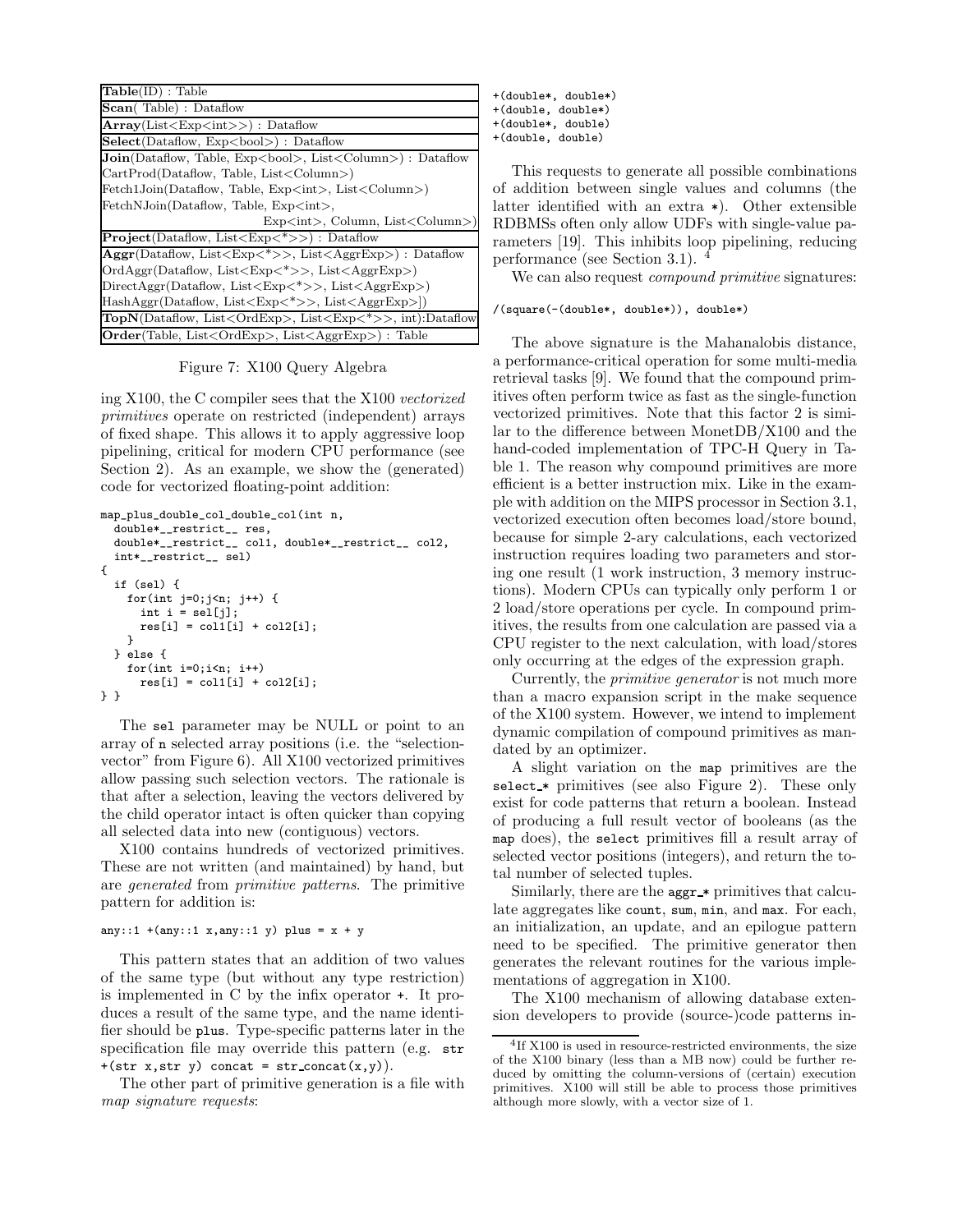stead of compiled code, allows all ADTs to get firstclass-citizen treatment during query execution. This was also a weak point of MIL (and most extensible DBMSs [19]), as its main algebraic operators were only optimized for the built-in types.

## 4.3 Data Storage

MonetDB/X100 stores all tables in vertically fragmented form. The storage scheme is the same whether the new ColumnBM buffer manager is used, or MonetDB BAT[void,T] storage. While MonetDB stores each BAT in a single contiguous file, ColumnBM partitions those files in large  $(>\,1\text{MB})$  chunks.

A disadvantage of vertical storage is an increased update cost: a single row update or delete must perform one I/O for each column. MonetDB/X100 circumvents this by treating the vertical fragments as immutable objects. Updates go to delta structures instead. Figure 8 shows that deletes are handled by adding the tuple ID to a deletion list, and that inserts lead to appends in separate delta columns. ColumnBM actually stores all delta columns together in a chunk, which equates PAX [2]. Thus, both operations incur only one I/O. Updates are simply a deletion followed by an insertion. Updates make the delta columns grow, such that whenever their size exceeds a (small) percentile of the total table size, data storage should be reorganized, such that the vertical storage is up-todate again and the delta columns are empty.

An advantage of vertical storage is that queries that access many tuples but not all columns save bandwidth (this holds both for RAM bandwidth and I/O bandwidth). We further reduce bandwidth requirements using *lightweight compression*. MonetDB/X100 supports enumeration types, which effectively store a column as a single-byte or two-byte integer. This integer refers to  $\text{#rowId}$  of a mapping table. MonetDB/X100 automatically adds a Fetch1Join operation to retrieve the uncompressed value using the small integer when such columns are used in a query. Notice that since the vertical fragments are immutable, updates just go to the delta columns (which are never compressed) and do not complicate the compression scheme.

MonetDB/X100 also supports simple "summary" indices, similar to [12], which are used if a column is clustered (almost sorted). These summary indices contain a #rowId, the running maximum value of the column until that point in the base table, and a reversely running minimum at a very coarse granularity (the default size is 1000 entries, with #rowids taken with fixed intervals from the base table). These summary indices can be used to quickly derive #rowId bounds for range predicates. Notice again, due to the property that vertical fragments are immutable, indices on them effectively require no maintenance. The delta columns, which are supposed to be small and in-memory, are not indexed and must always be accessed.



Figure 8: Vertical Storage and Updates

## 5 TPC-H Experiments

Table 4 shows the results of executing all TPC-H queries on both MonetDB/MIL and MonetDB/X100. We ran the SQL benchmark queries on an out-ofthe-box MonetDB/MIL system with its SQL-frontend on our AthlonMP platform (1533MHz, 1GB RAM, Linux2.4) at  $SF=1$ . We also hand-translated all TPC-H queries to X100 algebra, and ran them on MonetDB/X100. The comparison between the first two result columns clearly shows that MonetDB/X100 outperforms MonetDB/MIL.

Both MonetDB/MIL and MonetDB/X100 use join indices over all foreign key paths. For MonetDB/X100 we sorted the orders table on date, and kept lineitem clustered with it. We use summary indices (see Section 4.3) on all date columns of both tables. We also sorted both suppliers and customers on (region,country). In all, total disk storage for MonetDB/MIL was about 1GB, and around 0.8GB for MonetDB/X100 ( $SF=1$ ). The reduction was achieved by using enumeration types, where possible.

We also ran TPC-H both at  $SF=1$  and  $SF=100$  on our Itanium2 1.3GHz (3MB cache) server with 12GB RAM running Linux2.4. The last column of Table 4 lists official TPC-H results for the MAXDATA Platinum 9000-4R, a server machine with four 1.5GHz (6MB cache) Itanium2 processors and 32GB RAM  $\sum_{i=1}^{\infty}$  DB2 8.1 UDB<sup>5</sup>.

We should clarify that all MonetDB TPC-H numbers are in-memory results; no I/O occurs. This should be taken into account especially when comparing with the DB2 results. It also shows that even at SF=100, MonetDB/X100 needs less than our 12GB RAM for each individual query. If we would have had 32GB of RAM like the DB2 platform, the hot-set for all TPC-H queries would have fit in memory.

While the DB2 TPC-H numbers obviously do include I/O, its impact may not be that strong as its test platform uses 112 SCSI disks. This suggests that disks were added until DB2 became CPU-bound. In

<sup>5</sup>These results are from stream 0, also known as the "power test", in which there are no concurrent queries nor updates.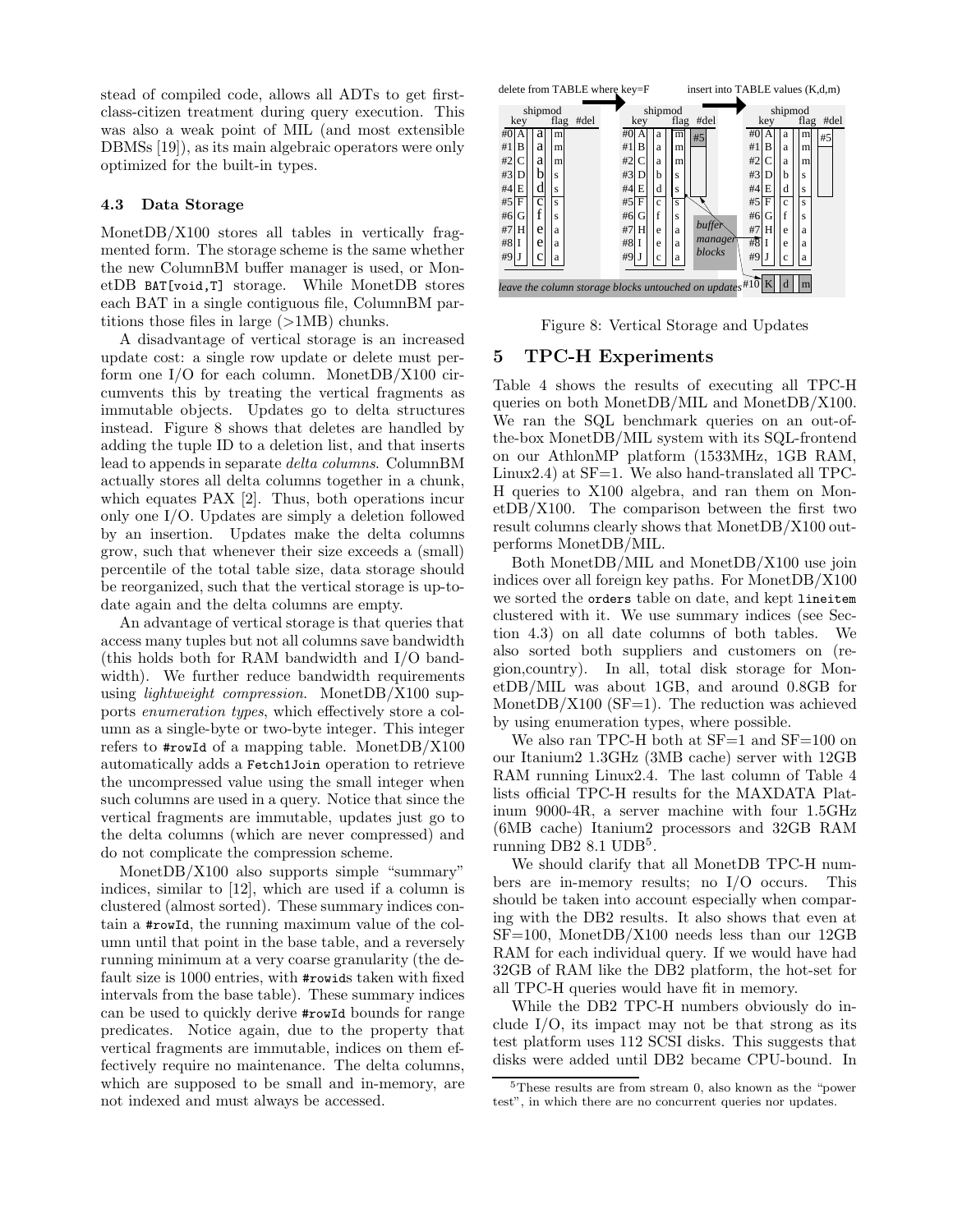|                | MonetDB/MIL |          |          | MonetDB/X100, 1CPU | DB2, 4CPU  |
|----------------|-------------|----------|----------|--------------------|------------|
| Q              | $SF = 1$    | $SF = 1$ | $SF = 1$ | $SF = 100$         | $SF = 100$ |
| 1              | 3.72        | 0.50     | 0.31     | 30.25              | 229        |
| $\overline{2}$ | 0.46        | 0.01     | 0.01     | 0.81               | 19         |
| 3              | 2.52        | 0.04     | 0.02     | 3.77               | 16         |
| $\overline{4}$ | 1.56        | 0.05     | 0.02     | 1.15               | 14         |
| 5              | 2.72        | 0.08     | 0.04     | 11.02              | 72         |
| 6              | 2.24        | 0.09     | 0.02     | 1.44               | 12         |
| 7              | 3.26        | 0.22     | 0.22     | 29.47              | 81         |
| 8              | 2.23        | 0.06     | 0.03     | 2.78               | 65         |
| 9              | 6.78        | 0.44     | 0.44     | 71.24              | 274        |
| 10             | 4.40        | 0.22     | 0.19     | 30.73              | 47         |
| 11             | 0.43        | 0.03     | 0.02     | 1.66               | 20         |
| $12\,$         | 3.73        | 0.09     | 0.04     | 3.68               | 19         |
| 13             | 11.42       | 1.26     | 1.04     | 148.22             | 343        |
| 14             | 1.03        | 0.02     | 0.02     | 2.64               | 14         |
| $15\,$         | 1.39        | 0.09     | 0.04     | 14.36              | 30         |
| 16             | 2.25        | 0.21     | 0.14     | 15.77              | 64         |
| 17             | 2.30        | 0.02     | 0.02     | 1.75               | 77         |
| 18             | 5.20        | 0.15     | 0.11     | 10.37              | 600        |
| 19             | 12.46       | 0.05     | 0.05     | 4.47               | 81         |
| $20\,$         | 2.75        | 0.08     | 0.05     | $2.45\,$           | 35         |
| 21             | 8.85        | 0.29     | 0.17     | 17.61              | 428        |
| $\bf{22}$      | 3.07        | 0.07     | 0.04     | 2.30               | 93         |
|                |             | AthlonMP |          | Itanium2           |            |

Table 4: TPC-H Performance (seconds)

any case, and taking into account that CPU-wise the DB2 hardware is more than four times stronger, MonetDB/X100 performance looks very solid.

## 5.1 Query 1 performance

As we did for MySQL and MonetDB/MIL, we now also study the performance of MonetDB/X100 on TPC-H Query 1 in detail. Figure 9 shows its translation into X100 Algebra. X100 implements detailed tracing and profiling support using low-level CPU counters, to help analyze query performance. Table 5 shows the tracing output generated by running TPC-H Query 1 on our Itanium2 at SF=1. The top part of the trace provides statistics on the level of the vectorized primitives, while the bottom part contains information on the (coarser) level of X100 algebra operators.

A first observation is that X100 manages to run all primitives at a very low number of CPU cycles per tuple - even relatively complex primitives like aggregation run in 6 cycles per tuple. Notice that a multiplication (map mul  $\ast$ ) is handled in 2.2 cycles per tuple, which is way better than the 49 cycles per tuple achieved by MySQL (see Section 3.1).

A second observation is that since a large part of data that is being processed by primitives comes from vectors in the CPU cache, X100 is able to sustain a very high bandwidth. Where multiplication in MonetDB/MIL was constrained by the RAM bandwidth of 500MB/s, MonetDB/X100 exceeds 7.5GB/s on the same operator <sup>6</sup>.

```
Order(
  Project(
    Aggr(
      Select(
        Table(lineitem)
        < ( l_shipdate, date('1998-09-03'))),
      [ l_returnflag, l_linestatus ],
      [ sum_qty = sum(1_quantity),
        sum_base_price = sum(l_extendedprice),
        sum_disc_price = sum(
          discountprice = *(-(flt('1.0')), l_discount),
                             l_extendedprice ) ),
        sum\_charge = sum(*(+fit('1.0'), 1\_tax),discountprice ) ),
        sum\_disc = sum(1\_discount),
        count_order = count() ]),
    [ l_returnflag, l_linestatus, sum_qty,
      sum_base_price, sum_disc_price, sum_charge,
      avg_qty = /( sum_qty, cnt=dbl(count_order)),
      avg_price = /( sum_base_price, cnt),
      avg_disc = /( sum_disc, cnt), count_order ]),
  [ l_returnflag ASC, l_linestatus ASC])
```


Finally, Table 5 shows that Query 1 uses three columns that are stored in enumerated types (i.e. l discount, l tax and l quantity). X100 automatically adds three Fetch1Joins to retrieve the original values from the respective enumeration tables. We can see that these fetch-joins are truly efficient, as they cost less than 2 cycles per tuple.

## 5.1.1 Vector Size Impact

We now investigate the influence of vector size on performance. X100 uses a default vector size of 1024, but users can override it. Preferably, all vectors together should comfortably fit the CPU cache size, hence they should not be too big. However, with really small vector sizes, the possibility of exploiting CPU parallelism disappears. Also, in that case, the impact of interpretation overhead in the X100 Algebra next() methods will grow.

Figure 10 presents results of the experiment, in which we execute TPC-H Query 1 on both the Itanium2 and AthlonMP with varying vector sizes. Just like MySQL, interpretation overhead also hits MonetDB/X100 strongly if it uses tuple-at-a-time processing (i.e. a vector size of 1). With increasing vector size, the execution time quickly improves. For this query and these platforms, the optimal vector size seems to be 1000, but all values between 128 and 8K actually work well. Performance starts to deteriorate when intermediate results do not fit in the cache anymore. The total width of all vectors used in Query 1 is just over 40 bytes. Thus, when we start using vectors larger than 8K, the cache memory requirements start to exceed the 320KB combined L1 and L2 cache of the AthlonMP, and performance starts to degrade. For Itanium 2 (16KB L1, 256KB L2, and 3MB L3), the performance degradation starts a bit earlier, and then

 $6$ On the AthlonMP it is around  $5GB/s$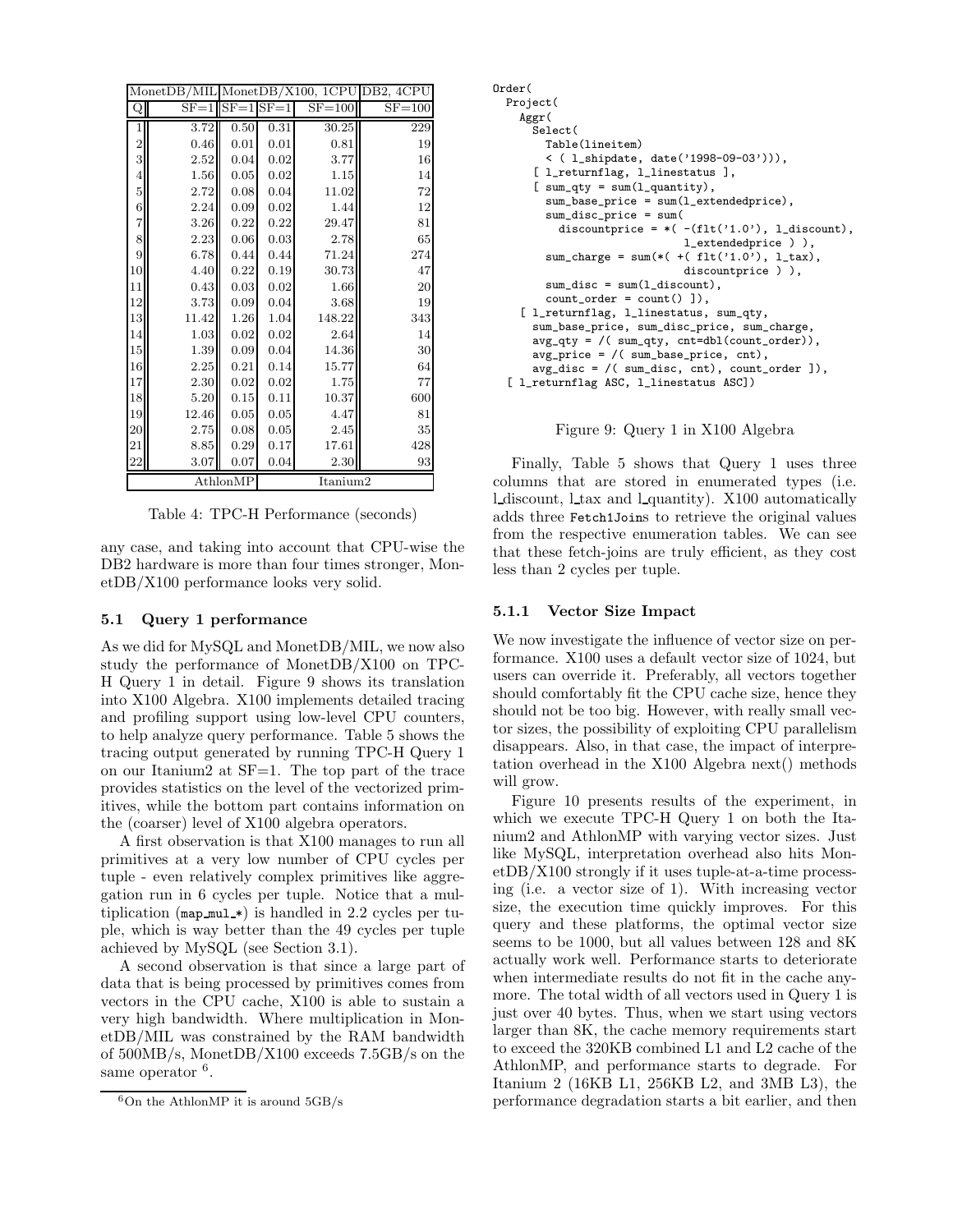| input total    |      | time       | <b>BW</b> |        | $avg.$ X100 primitive                    |
|----------------|------|------------|-----------|--------|------------------------------------------|
| count          | MB   | (us)       | MB/s      | cycles |                                          |
| 6M             | 30   |            | 8518 3521 |        | 1.9 map fetch uchr col flt col           |
| 6M             | 30   | 8360       | 3588      |        | 1.9 map fetch uchr col flt col           |
| 6M             | 30   | 8145       | 3683      |        | $1.9 \text{ map}$ fetch uchr col fit col |
| 6M             | 35.5 | 13307      | 2667      |        | 3.0 select_lt_usht_col_usht_val          |
| 5.9M           | 47   | 10039      | 4681      |        | $2.3 \text{ map}$ sub fit val fit col    |
| 5.9M           | 71   | 9385       | 7565      |        | $2.2 \text{ map}$ mul fit col fit col    |
| 5.9M           | 71   | 9248       | 7677      |        | 2.1 map mul fit col fit col              |
| 5.9M           | 47   | 10254 4583 |           |        | 2.4 map add flt val flt col              |
| 5.9M           | 35.5 | 13052      | 2719      |        | $3.0 \text{ map }$ uidx uchr col         |
| 5.9M           | 53   | 14712      | 3602      |        | 3.4 map directgrp uidx col uchr col      |
| 5.9M           | 71   | 28058      | 2530      |        | $6.5$ aggr sum flt col uidx col          |
| 5.9M           | 71   | 28598      | 2482      |        | $6.6$ aggr sum fit col uidx col          |
| 5.9M           | 71   | 27243      | 2606      |        | $6.3$ aggr sum fit col uidx col          |
| 5.9M           | 71   | 26603      | 2668      |        | 6.1 aggr_sum_flt_col_uidx_col            |
| 5.9M           | 71   | 27404      | 2590      |        | $6.3$ aggr sum fit col uidx col          |
| 5.9M           | 47   | 18738      | 2508      |        | 4.3 aggr count uidx col                  |
|                |      |            |           |        | X100 operator                            |
| $\overline{0}$ |      | 3978       |           |        | Scan                                     |
| 6M             |      | 10970      |           |        | Fetch1Join(ENUM)                         |
| 6M             |      | 10712      |           |        | Fetch1Join(ENUM)                         |
| 6M             |      | 10656      |           |        | Fetch1Join(ENUM)                         |
| 6M             |      | 15302      |           |        | Select                                   |
| 5.9M           |      | 236443     |           |        | Aggr(DIRECT)                             |

Table 5: MonetDB/X100 performance trace of TPC-H Query 1 (Itanium2,  $SF=1$ )

decreases continuously until data does not fit even in L3 (after  $64K \times 40$  bytes).

When the vectors do not fit in any cache anymore, we are materializing all intermediate results in main memory. Therefore, at the extreme vector size of 4M tuples, MonetDB/X100 behaves very similar to MonetDB/MIL. Still, X100 performance is better since it does not have to perform the extra join steps present in MIL, required to project selected tuples (see Section 3.2).

# 6 Related Work

This research builds a bridge between the classical Volcano iterator model [10] and the column-wise query processing model of MonetDB [4].

Apart from formalizing the iterator model of query processing, Volcano also generalized various forms of parallel query processing [20], where one of the possible strategies is to dedicate a seperate process to each query operator. This differs from our approach in the sense that we reduce overhead by making a process spend *significant* time in each operator for each query processing iteration (i.e. processsing a vector of tuples rather than a single one).

The work closest to our paper is [14], where a blocked execution path in DB2 is presented. Unlike MonetDB/X100, which is designed from the ground up for vectorized execution, the authors only use their approach to enhance aggregation and projection operations. In DB2, the tuple layout remains NSM, al-



Figure 10: Query 1 performance w.r.t. vector-size

though the authors discuss the possibility to dynamically remap NSM chunks into vertical chunks dynamically.

Also closely related is [22], which also suggests block-at-a-time processing, again focusing on NSM tuple layouts. The authors propose to insert "Buffer" operators into the operator pipeline, which call their child N times after each other, buffering the results. This helps in situations where the code-footprint for all operators that occur in a query tree together exceed the instruction cache. Then, when the instructions of one operator are "hot" it makes sense to call it multiple times. Thus, this paper proposes to do block-wise processing, but without modifying the query operators to make them work on blocks. We argue that if our approach is adopted, we get the instruction cache benefit discussed in [22] for free. We had already noticed in the past, that MonetDB/MIL due to its column-wise execution spends so much time in each operator that instruction cache misses are not a problem.

A similar proposal for block-at-a-time query processing is [21], this time regarding lookup in B-trees. Again the goals of the authors are different, mainly better use of the data caches, while the main goal of MonetDB/X100 is to increase the CPU efficiency of query processing by loop pipelining.

As far as data storage is concerned, the update scheme of MonetDB/X100 combines the decomposed storage model (DSM) [8], with PAX [2] for tuples that are updated. This idea is close to the suggestion in [15] to combine DSM and NSM for more flexible data mirroring, and use of inverted lists to handle updates efficiently. In fact, a PAX block can be seen as a collection of vertical vectors, such that X100 could run right on top of this representation, without conversion overhead.